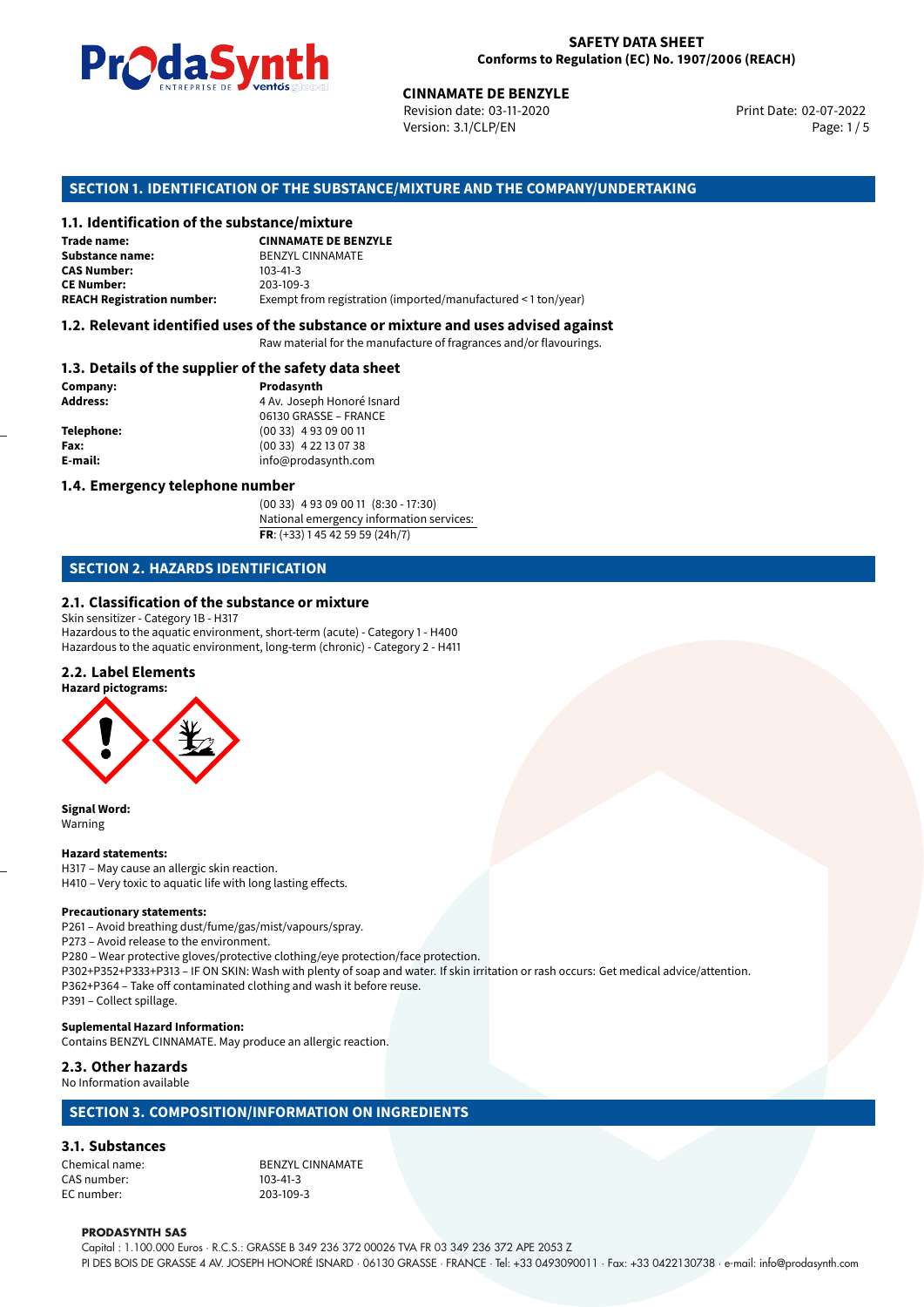

Revision date: 03-11-2020 Version: 3.1/CLP/EN Page: 2 / 5

#### **Hazardous constituents:**

| <b>Chemical Name</b> | % (w/w)   | <b>CAS No</b><br><b>EC No</b> | Classification according to Regulation 1272/2008                           |
|----------------------|-----------|-------------------------------|----------------------------------------------------------------------------|
| BENZYL CINNAMATE     | $\geq$ 50 | $103 - 41 - 3$<br>203-109-3   | Skin Sens. 1B - H317<br>Aquatic Acute 1 - H400<br>Aquatic Chronic 2 - H411 |

[See the full text of the hazard statements in section 16.](#page-4-0)

#### **3.2. Mixtures**

Not applicable.

# **SECTION 4. FIRST-AID MEASURES**

#### **4.1. Description of necessary first aid measures**

| Ingestion:    | Rinse mouth with water.                                                                                               |
|---------------|-----------------------------------------------------------------------------------------------------------------------|
|               | Obtain medical advice.                                                                                                |
|               | Keep at rest. Do not induce vomiting.                                                                                 |
| Eye contact:  | In case of contact with eyes, rinse immediately with plenty of water for at least 15 minutes and seek medical advice. |
| Inhalation:   | Remove person to fresh air and keep at rest.                                                                          |
|               | Seek immediate medical advice.                                                                                        |
| Skin contact: | Take off immediately all contaminated clothing.                                                                       |
|               | Thoroughly wash affected skin with soap and water.                                                                    |
|               | Seek medical attention if symptoms persist.                                                                           |

#### **4.2. Most important symptoms and effects, both acute and delayed**

No information available.

#### **4.3. Indication of any immediate medical attention and special treatment needed**

No information available.

# **SECTION 5. FIRE-FIGHTING MEASURES**

#### **5.1. Extinguishing Media**

Water spray, carbon dioxide, dry chemical powder or appropriate foam. For safety reasons do not use full water jet.

#### **5.2. Special hazards arising from the substance or mixture**

Known or Anticipated Hazardous Products of Combustion: Emits toxic fumes under fire conditions.

#### **5.3. Advice for firefighters**

High temperatures can lead to high pressures inside closed containers. Avoid inhalation of vapors that are created. Use appropriate respiratory protection. Do not allow spillage of fire to be poured into drains or watercourses. Wear self-contained breathing apparatus and protective clothing.

# **SECTION 6. ACCIDENTAL RELEASE MEASURES**

#### **6.1. Personal precautions, protective equipment and emergency procedures**

Evacuate surronding areas. Ensure adequate ventilation. Keep unnecessary and unprotected personnel from entering. Do not breathe vapor/spray. Avoid contact with skin and eyes. Information regarding personal protective measures: see section 8.

#### **6.2. Environmental precautions**

To avoid possible contamination of the environment, do not discharge into any drains, surface waters or groundwaters.

#### **6.3. Methods and materials for containment and cleaning up**

Cover with an inert, inorganic, non-combustible absorbent material (e.g. dry-lime, sand, soda ash). Place in covered containers using non-sparking tools and transport outdoors. Avoid open flames or sources of ignition (e.g. pilot lights on gas hot water heater). Ventilate area and wash spill site after material pickup is complete.

#### **6.4. Reference to other sections**

Information regarding exposure controls, personal protection and disposal considerations can be found in sections 8 and 13.

#### **PRODASYNTH SAS**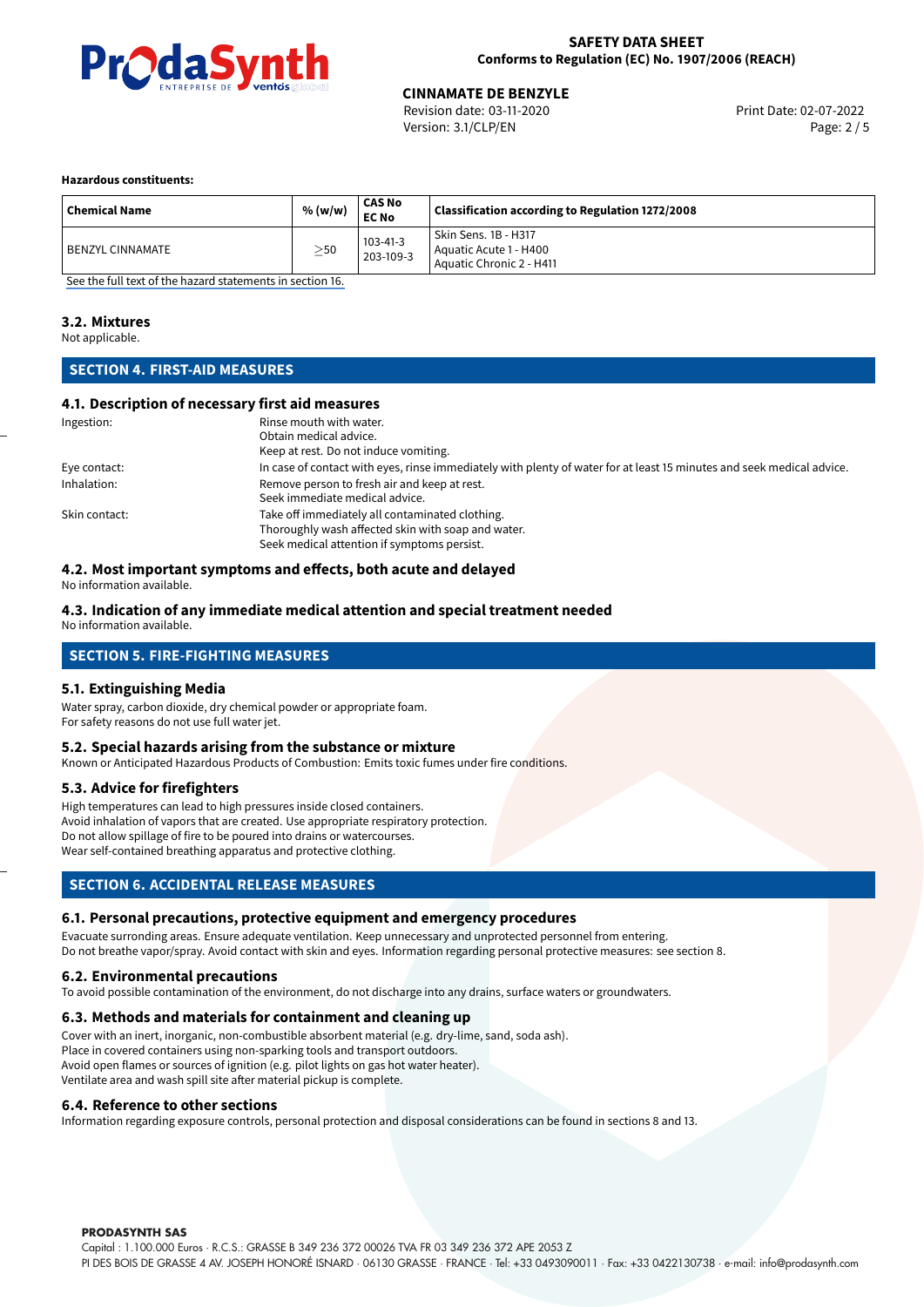

Revision date: 03-11-2020 Version: 3.1/CLP/EN Page: 3 / 5

# **SECTION 7. HANDLING AND STORAGE**

#### **7.1. Precautions for safe handling**

Do not store or handle this material near food or drinking water. Do not smoke. Avoid contact with the eyes, skin and clothing. Wear protective clothing and use glasses. Observe the rules of safety and hygiene at work. Keep in the original container or an alternative made from a compatible material.

# **7.2. Conditions for safe storage, including any incompatibilities**

Store in tightly closed and preferably full containers in a cool, dry and ventilated area, protected from light. Keep away from sources of ignition (e.g. hot surfaces, sparks, flame and static discharges). Keep away from incompatible materials (see section 10).

#### **7.3. Specific end use(s)**

No information available.

#### **SECTION 8. EXPOSURE CONTROLS AND PERSONAL PROTECTION**

# **8.1. Control parameters**

Components with occupational exposure limits: None known.

#### **8.2. Exposure controls**

| Appropriate engineering controls: | Measures should be taken to prevent materials from being splashed into the body.                                                            |
|-----------------------------------|---------------------------------------------------------------------------------------------------------------------------------------------|
|                                   | Provide adequate ventilation, according to the conditions of use. Use a mechanical exhaust if required.                                     |
| Eye/Face protection:              | Chemical safety goggles are recommended. Wash contaminated goggles before reuse.                                                            |
| Hand Protection:                  | Chemical-resistant gloves are recommended. Wash contaminated gloves before reuse.                                                           |
| Body protection:                  | Personal protective equipment for the body should be selected based on the task being performed and the risks<br>involved.                  |
| <b>Respiratory Protection:</b>    | In case of insufficient ventilation, use suitable respiratory equipment.                                                                    |
| Environmental exposure controls:  | Emissions from ventilation or process equipment should be checked to ensure they comply with environmental<br>protection legislation.       |
|                                   | In some cases, filters or engineering modifications to the process equipment will be necessary to reduce emissions to<br>acceptable levels. |

#### **SECTION 9. PHYSICAL AND CHEMICAL PROPERTIES**

### **9.1. Information on basic physical and chemical properties**

| Appearance:                            | Liquid/solid               |
|----------------------------------------|----------------------------|
| Colour:                                | Conforms to standard       |
| Odour:                                 | Conforms to standard       |
| Odour theshold:                        | Not determined             |
| pH:                                    | Not determined             |
| Melting point/freezing point:          | $35 - 39$                  |
| Boling point/boiling range (°C):       | $350^{\circ}$ C            |
| Flash point:                           | $110^{\circ}$ C            |
| Evaporation rate:                      | Not determined             |
| Flammability:                          | Not determined             |
| Lower flammability/Explosive limit:    | Not determined             |
| Upper flammability/Explosive limit:    | Not determined             |
| Vapour pressure:                       | <1 kPa a 50°C (CALCULATED) |
| Vapour Density:                        | Not determined             |
| Density:                               | Not determined             |
| Relative density:                      | Not determined             |
| Water solubility:                      | <b>INSOLUBLE IN WATER</b>  |
| Solubility in other solvents:          | SOLUBLE IN ETHANOL         |
| Partition coefficient n-octanol/water: | Not determined             |
| Auto-ignition temperature:             | Not determined             |
| Decomposition temperature:             | Not determined             |
| Viscosity, dynamic:                    | Not determined             |
| Viscosity, kinematic:                  | Not determined             |
| Explosive properties:                  | Not determined             |
| Oxidising properties:                  | Not determined             |
|                                        |                            |

#### **PRODASYNTH SAS**

Capital : 1.100.000 Euros · R.C.S.: GRASSE B 349 236 372 00026 TVA FR 03 349 236 372 APE 2053 Z PI DES BOIS DE GRASSE 4 AV. JOSEPH HONORÉ ISNARD · 06130 GRASSE · FRANCE · Tel: +33 0493090011 · Fax: +33 0422130738 · e-mail: info@prodasynth.com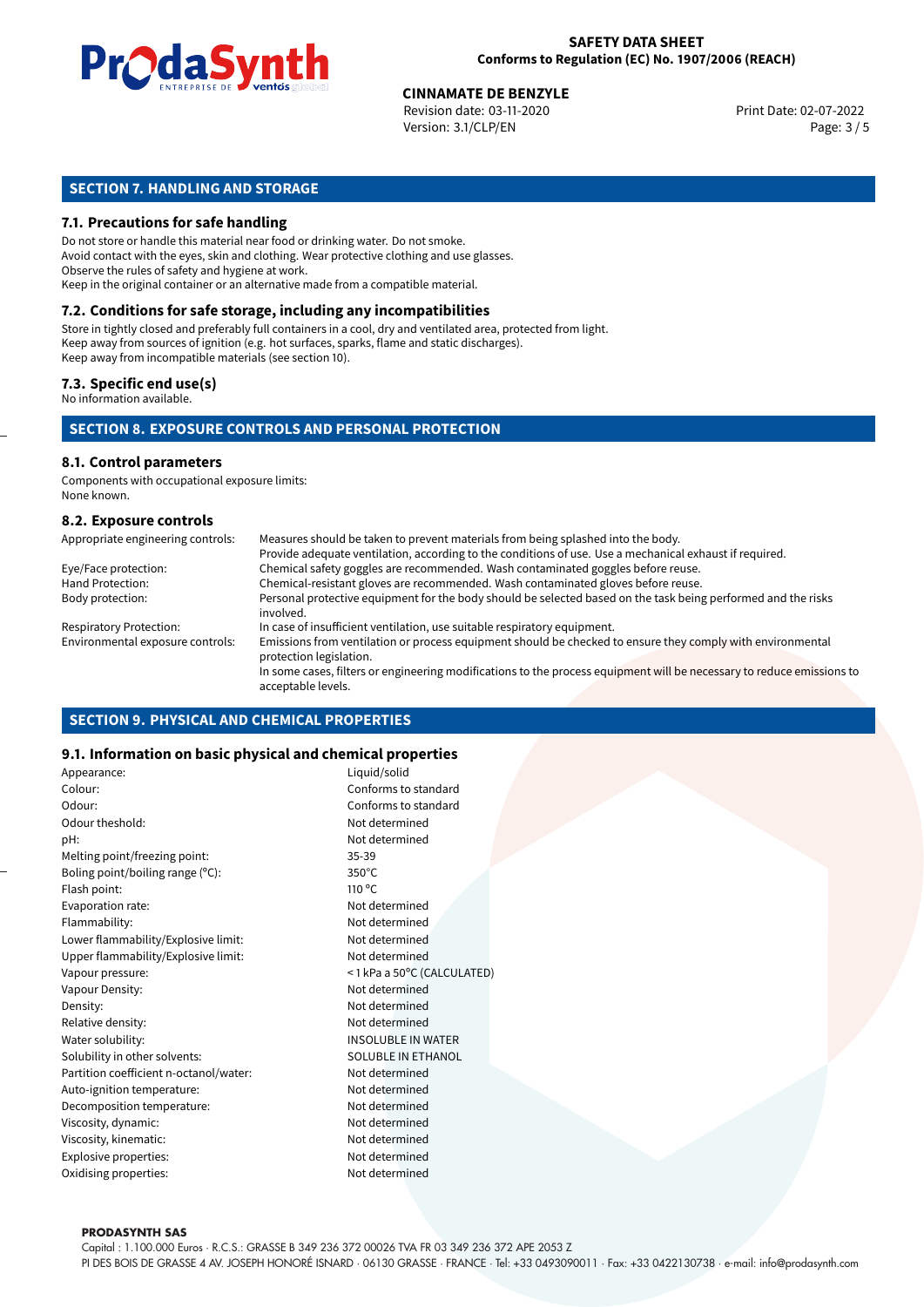

Revision date: 03-11-2020 Version: 3.1/CLP/EN Page: 4 / 5

# **9.2. Additional information**

No information available.

# **SECTION 10. STABILITY AND REACTIVITY**

#### **10.1. Reactivity**

No hazardous reactions if stored and handled as prescribed/indicated.

#### **10.2. Chemical stability**

The product is stable if stored and handled as prescribed/indicated.

#### **10.3. Possibility of hazardous reactions**

No hazardous reactions if stored and handled as prescribed/indicated.

#### **10.4. Conditions to Avoid**

Conditions to Avoid: Excessive heat, flame or other ignition sources.

### **10.5. Incompatible materials**

Avoid contact with strong acids and bases and oxidizing agents.

#### **10.6. Hazardous decomposition products**

During combustion may form carbon monoxide and unidentified organic compounds.

### **SECTION 11. TOXICOLOGICAL INFORMATION**

# **11.1. Information on toxicological effects**

| <b>Acute toxicity</b>             | Based on the data available, the criteria for classification are not met. |
|-----------------------------------|---------------------------------------------------------------------------|
| Skin corrosion/irritation         | Based on the data available, the criteria for classification are not met. |
| Serious eye damage/irritation     | Based on the data available, the criteria for classification are not met. |
| Respiratory or skin sensitisation | May cause an allergic skin reaction.                                      |
| Germ cell mutagenicity            | Based on the data available, the criteria for classification are not met. |
| Carcinogenicity                   | Based on the data available, the criteria for classification are not met. |
| <b>Reproductive toxicity</b>      | Based on the data available, the criteria for classification are not met. |
| STOT-single exposure              | Based on the data available, the criteria for classification are not met. |
| <b>STOT-repeated exposure</b>     | Based on the data available, the criteria for classification are not met. |
| <b>Aspiration hazard</b>          | Based on the data available, the criteria for classification are not met. |

# **SECTION 12. ECOLOGICAL INFORMATION**

#### **12.1. Toxicity**

**Assessment:** Very toxic to aquatic life with long lasting effects. **Experimental/calculated data:** No information available.

#### **12.2. Degradability**

No information available.

#### **12.3. Bioaccumulative potential**

No information available.

# **12.4. Soil mobility**

No information available.

# **12.5. Results of PBT and vPvB assessment**

No information available.

### **12.6. Other adverse effects**

See also sections 6, 7, 13 and 15 Do not allow to get into waste water or waterways.

# **SECTION 13. DISPOSAL CONSIDERATIONS**

#### **13.1. Waste treatment methods**

Dispose of in accordance with national and local environmental regulations.

#### **PRODASYNTH SAS**

Capital : 1.100.000 Euros · R.C.S.: GRASSE B 349 236 372 00026 TVA FR 03 349 236 372 APE 2053 Z PI DES BOIS DE GRASSE 4 AV. JOSEPH HONORÉ ISNARD · 06130 GRASSE · FRANCE · Tel: +33 0493090011 · Fax: +33 0422130738 · e-mail: info@prodasynth.com